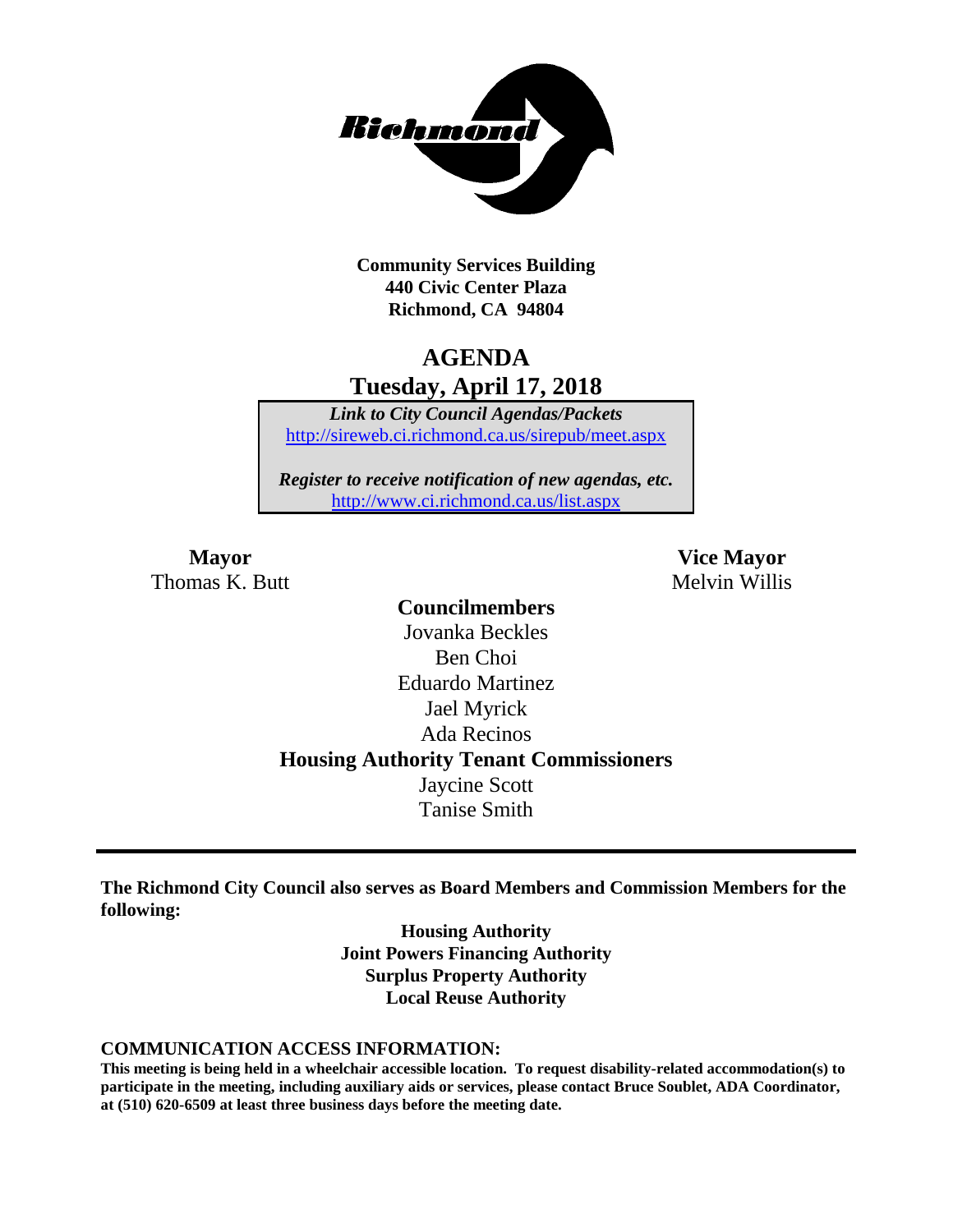# **MEETING PROCEDURES**

The City of Richmond encourages community participation at its City Council meetings and has established procedures that are intended to accommodate public input in a timely and time-sensitive way. As a courtesy to all members of the public who wish to participate in City Council meetings, please observe the following procedures:

**PUBLIC COMMENT ON AGENDA ITEMS:** Anyone who desires to address the City Council on items appearing on the agenda must complete and file a pink speaker's card with the City Clerk **prior** to the City Council's consideration of the item. Once the City Clerk has announced the item, no person shall be permitted to speak on the item other than those persons who have submitted their names to the City Clerk. Your name will be called when the item is announced for discussion. **Each speaker will be allowed up to TWO (2) MINUTES to address the City Council on NON-PUBLIC HEARING items listed on the agenda. Speakers are allowed up to THREE (3) minutes on PUBLIC HEARING items.**

**OPEN FORUM FOR PUBLIC COMMENT:** Individuals who would like to address the City Council on matters not listed on the agenda or on items remaining on the consent calendar may do so under Open Forum. All speakers must complete and file a pink speaker's card with the City Clerk **prior** to the commencement of Open Forum. The amount of time allotted to individual speakers shall be determined based on the number of persons requesting to speak during this item. **The time allocation for each speaker will be as follows:** 15 or fewer speakers, a maximum of 2 minutes; 16 to 24 speakers, a maximum of 1 and one-half minutes; and 25 or more speakers, a maximum of 1 minute.

#### **SPEAKERS ARE REQUESTED TO OCCUPY THE RESERVED SEATS IN THE FRONT ROW BEHIND THE SPEAKER'S PODIUM AS THEIR NAME IS ANNOUNCED BY THE CITY CLERK.**

**CONSENT CALENDAR:** Consent Calendar items are considered routine and will be enacted, approved or adopted by one motion unless a request for removal for discussion or explanation is received from the audience or the City Council. A member of the audience requesting to remove an item from the consent calendar must first complete a speaker's card and file the card with the City Clerk **prior** to the City Council's consideration of Agenda Review. Councilmembers who request to remove an item from the consent calendar must do so during Agenda Review. An item removed from the Consent Calendar may be placed anywhere on the agenda following the City Council's agenda review.

**CONDUCT AT MEETINGS:** Richmond City Council meetings are limited public forums during which the City strives to provide an open, safe atmosphere and promote robust public debate. Members of the public, however, must comply with state law, as well as the City's laws and procedures and may not actually disrupt the orderly conduct of these meetings. The public, for example, may not shout or use amplifying devices, must submit comment cards and speak during their allotted time, may not create a physical disturbance, may not speak on matters unrelated to issues within the jurisdiction of the City Council or the agenda item at hand, and may not cause immediate threats to public safety.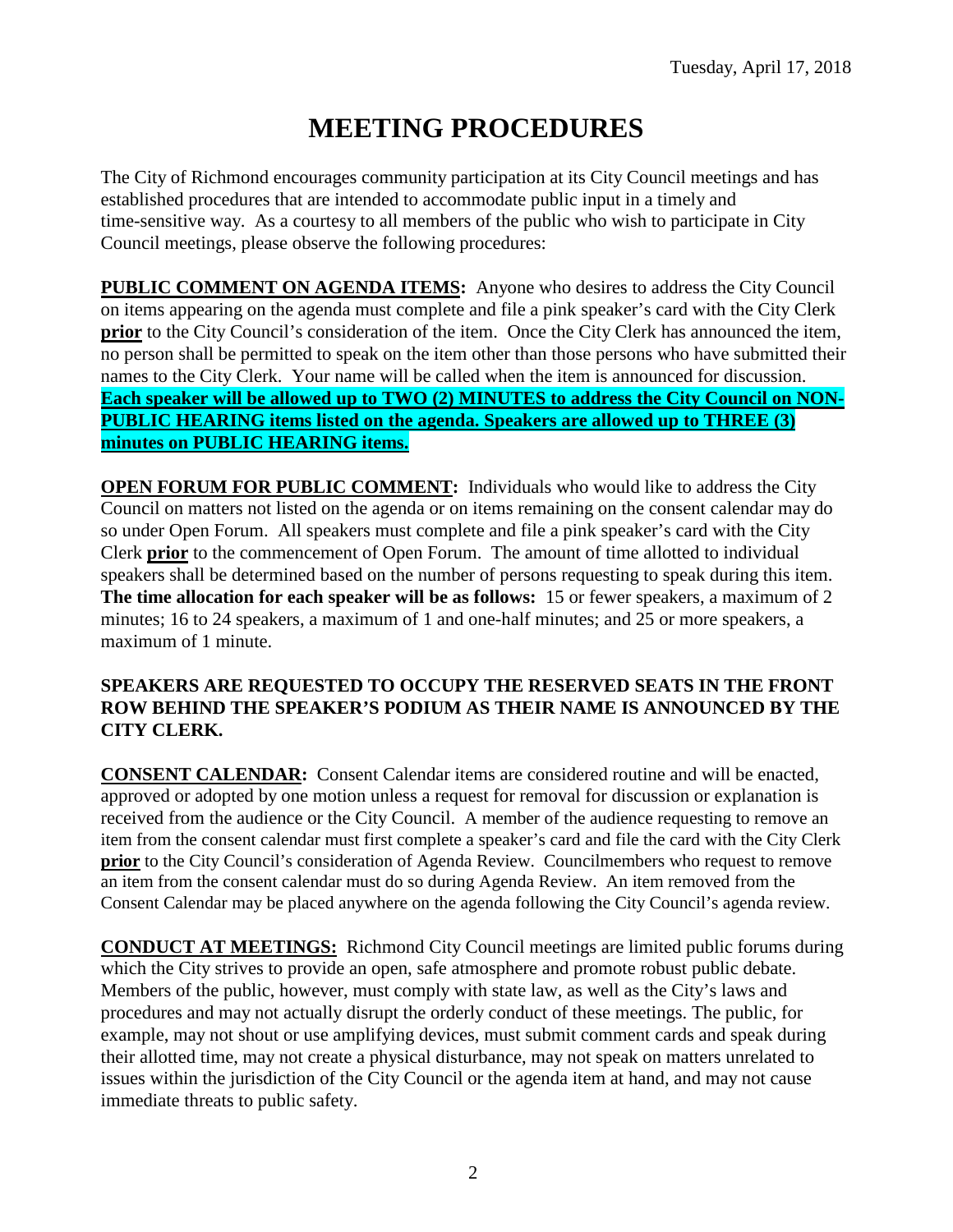**CITY HARASSMENT POLICY:** The City invites public comment and critique about its operations, including comment about the performance of its public officials and employees, at the public meetings of the City Council and boards and commissions. However, discriminatory or harassing comments about or in the presence of City employees, even comments by third parties, may create a hostile work environment, if severe or pervasive. The City prohibits harassment against an applicant, employee, or contractor on the basis of race, religious creed, color, national origin, ancestry, physical disability, medical condition, mental disability, marital status, sex (including pregnancy, childbirth, and related medical conditions), sexual orientation, gender identity, age or veteran status, or any other characteristic protected by federal, state or local law. In order to acknowledge the public's right to comment on City operations at public meetings, which could include comments that violate the City's harassment policy if such comments do not cause an actual disruption under the Council Rules and Procedures, while taking reasonable steps to protect City employees from discrimination and harassment, City Boards and Commissions shall adhere to the following procedures. If any person makes a harassing remark at a public meeting that violates the above City policy prohibiting harassment, the presiding officer of the meeting may, at the conclusion of the speaker's remarks and allotted time: (a) remind the public that the City's Policy Regarding Harassment of its Employees is contained in the written posted agenda; and (b) state that comments in violation of City policy are not condoned by the City and will play no role in City decisions. If any person makes a harassing remark at a public meeting that violates the above City policy, any City employee in the room who is offended by remarks violating the City's policy is excused from attendance at the meeting. No City employee is compelled to remain in attendance where it appears likely that speakers will make further harassing comments. If an employee leaves a City meeting for this reason, the presiding officer may send a designee to notify any offended employee who has left the meeting when those comments are likely concluded so that the employee may return to the meeting. The presiding officer may remind an employee or any council or board or commission member that he or she may leave the meeting if a remark violating the City's harassment policy is made. These procedures supplement the Council Rules and Procedures relating to disruption of orderly conduct at Council meetings.

Any law enforcement officer on duty or whose service is commanded by the presiding officer shall be Sergeant-at-Arms of the Council meetings. He/she, or they, shall carry out all orders and instructions given by the presiding officer for the purpose of maintaining order and decorum at the Council meetings (City Council Rules of Procedure and Order Section III F, RMC Section 2.12.030).

**\*\*\*\*\*\*\*\*\*\*\*\*\*\*\*\*\*\*\*\*\*\*\*\*\*\*\*\*\*\*\*\*\*\*\*\*\*\*\*\*\*\*\*\*\*\*\*\*\*\*\*\*\*\*\*\*\*\***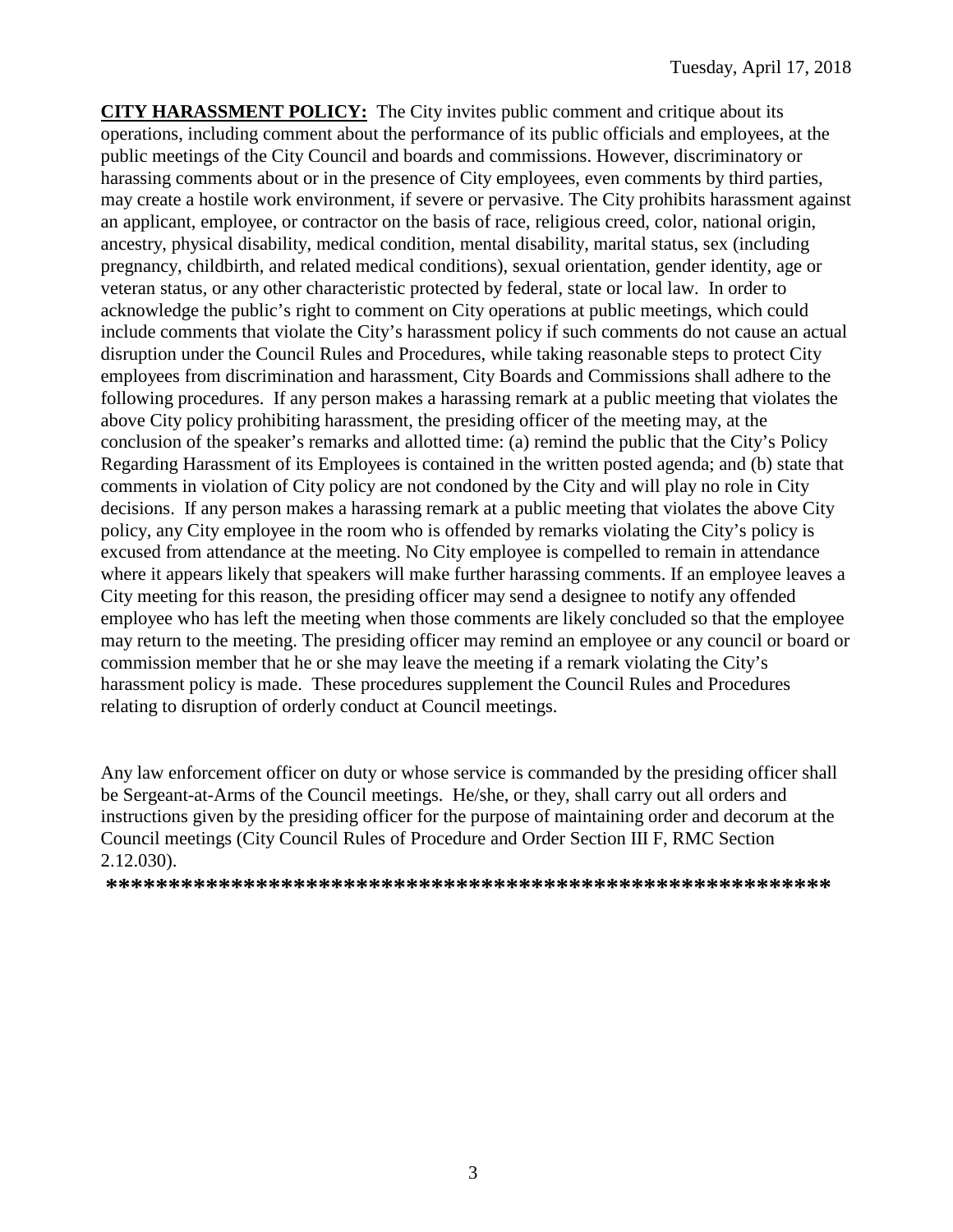# **OPEN SESSION TO HEAR PUBLIC COMMENT BEFORE CLOSED SESSION**

5:30 p.m.

#### **A. ROLL CALL**

#### **B. PUBLIC COMMENT BEFORE CLOSED SESSION**

#### **C. ADJOURN TO CLOSED SESSION**

## **CLOSED SESSION**

Shimada Room of the Community Services Building

#### **CITY COUNCIL**

LIABILITY CLAIMS - (Government Code Section 54956.9):

Michael Deorian vs. City of Richmond

PUBLIC EMPLOYEE APPOINTMENT (Government Code Section 54957.6):

Title: City Manager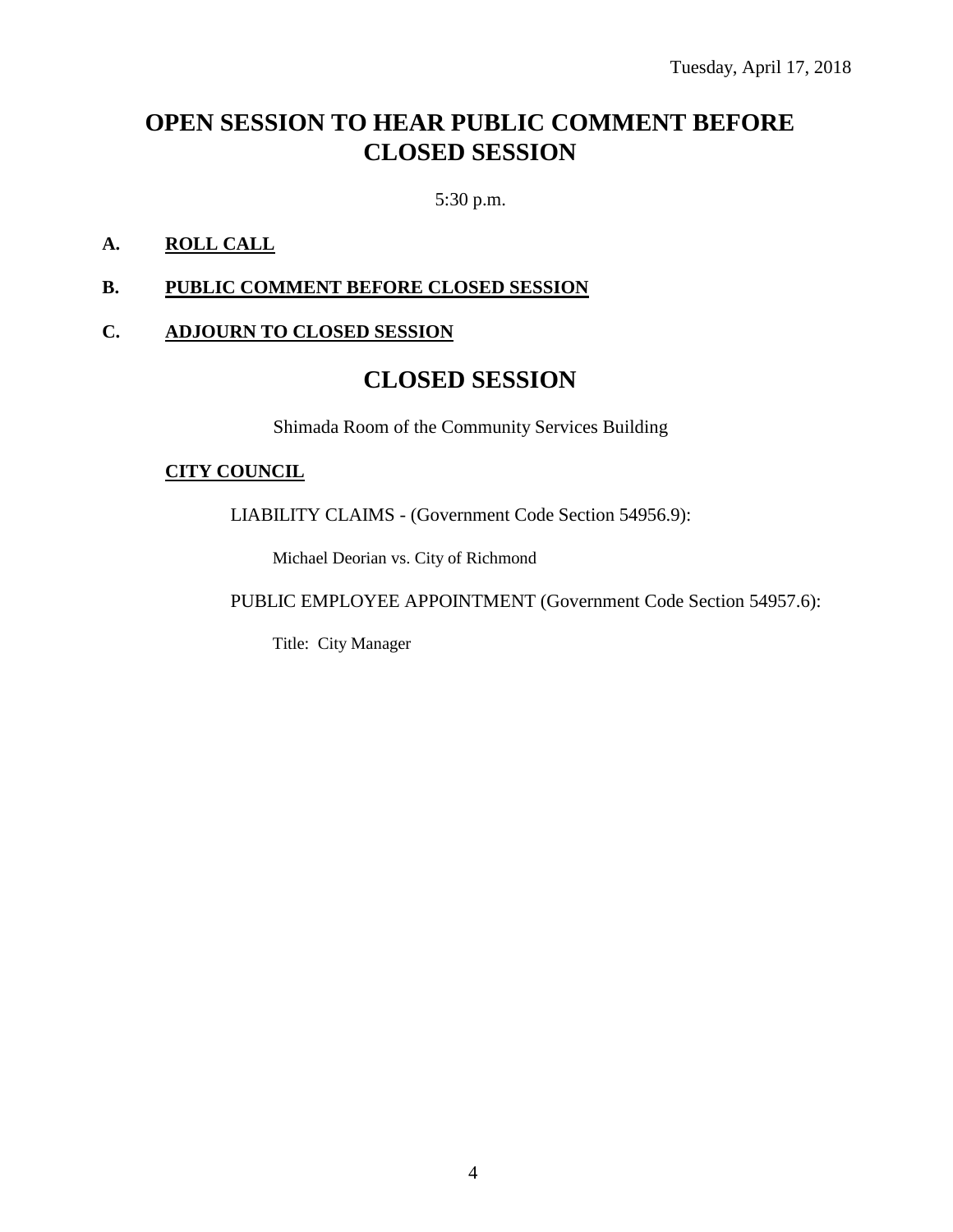# **SPECIAL MEETING OF THE RICHMOND HOUSING AUTHORITY**

6:15 p.m.

- **A. PLEDGE TO THE FLAG**
- **B. ROLL CALL**
- **C. STATEMENT OF CONFLICT OF INTEREST**

#### **D. AGENDA REVIEW**

#### **E. HOUSING AUTHORITY CONSENT CALENDAR**

- **E-1.** RECEIVE a status report on Richmond Housing Authority operations Richmond Housing Authority (Bill Lindsay 620-6512).
- **E-2.** ADOPT a resolution ratifying a copier equipment lease with De Lage Landen, and authorizing payment of the final invoice - Richmond Housing Authority (Bill Lindsay 620-6512).
- **E-3.** APPROVE the minutes of the March 20, 2018, special Richmond Housing Authority and March 27, 2018, special Joint Richmond Housing Authority and City Council meetings - City Clerk's Office (Pamela Christian 620-6513).
- **E-4.** AUTHORIZE the city manager, on behalf of the Richmond Housing Authority (RHA) Board, to execute a contract with Macias Gini & O'Connell LLP (MGO) to complete a "forensic" audit and analysis of RHA accounting systems, financial management systems, and financial position, in an amount not to exceed \$200,000 and for a term ending December 31, 2018. The contract is subject to approval as to final form by the city attorney - Richmond Housing Authority (Bill Lindsay 620-6512).

#### **F. PUBLIC HEARING**

**F-1.** ADOPT a resolution (a) approving the Housing Authority Annual Plan for Fiscal Year (FY) 2018-19, and (b) authorizing submission of the proposed Annual Plan to the US Department of Housing and Urban Development (HUD) - Richmond Housing Authority (Bill Lindsay 620-6512).

#### **G. ADJOURNMENT**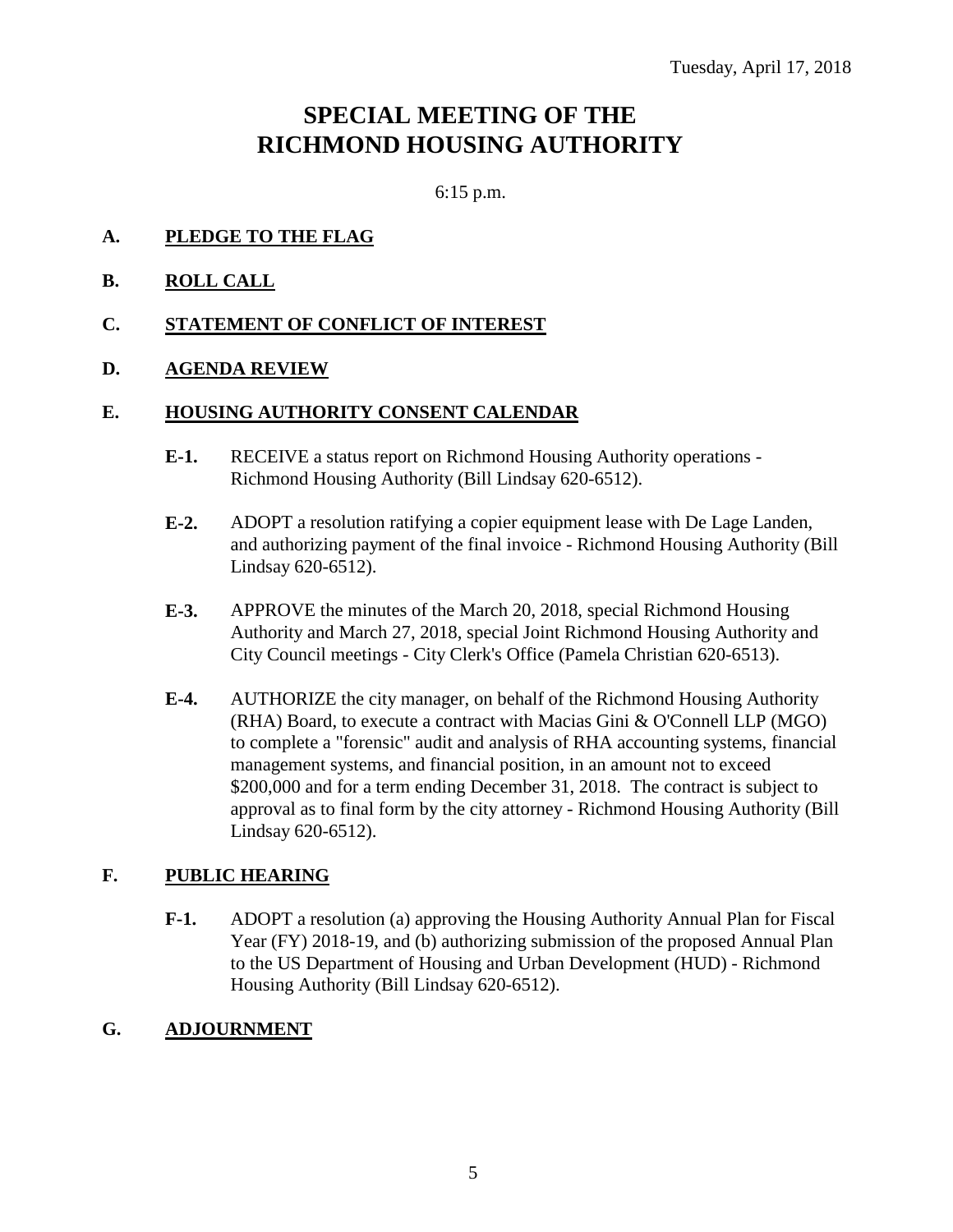# **REGULAR MEETING OF THE RICHMOND CITY COUNCIL**

6:30 p.m.

### **A. ROLL CALL**

- **B. STATEMENT OF CONFLICT OF INTEREST**
- **C. AGENDA REVIEW**

#### **D. REPORT FROM THE CITY ATTORNEY OF FINAL DECISIONS MADE DURING CLOSED SESSION**

- **E. REPORT FROM THE CITY MANAGER**
- **F. OPEN FORUM FOR PUBLIC COMMENT**

#### **G. SUCCESSOR AGENCY TO THE RICHMOND COMMUNITY REDEVELOPMENT AGENCY CONSENT CALENDAR**

**G-1.** ADOPT a resolution approving a contract amendment with Best Best & Krieger for legal services associated with Successor Agency activities, increasing the contract amount by \$100,000, bringing the new contract limit to \$285,000, and extending the term to June 30, 2019 - Successor Agency (Alan Wolken 307- 8137/Stacie Plummer 620-6930).

### **H. CITY COUNCIL CONSENT CALENDAR**

- **H-1.** APPROVE a Memorandum of Understanding between the City of Richmond and Richmond Sanitary Service for conduct of an On-Call Curbside Bulky Item Clean-up Pilot Program for Residents of Eligible Multi-family Complexes with funding from a \$434,300 competitive grant from the State of California's Department of Resources Recycling and Recovery (CalRecycle) - City Manager's Office (Shasa Curl/Adam Lenz 620-5537).
- **H-2.** ACCEPT and APPROPRIATE \$327,500 in grant funds from the State of California's Department of Resources Recycling and Recovery (CalRecycle) program for implementation of a Food Waste Prevention and Rescue Grant Program, with a grant term through April 1, 2021 - City Manager's Office (Shasa Curl/Samantha Carr 620-5407).
- **H-3.** APPROVE a Second Amendment to the contract with DNV GL to provide energy efficiency incentives to Richmond businesses, increasing the amount of the contract by \$250,000, for a total contract amount not to exceed \$500,000, and for a term ending December 31, 2018, with funding from the Environmental and Community Investment Agreement - City Manager's Office (Shasa Curl/Adam Lenz 620-6512).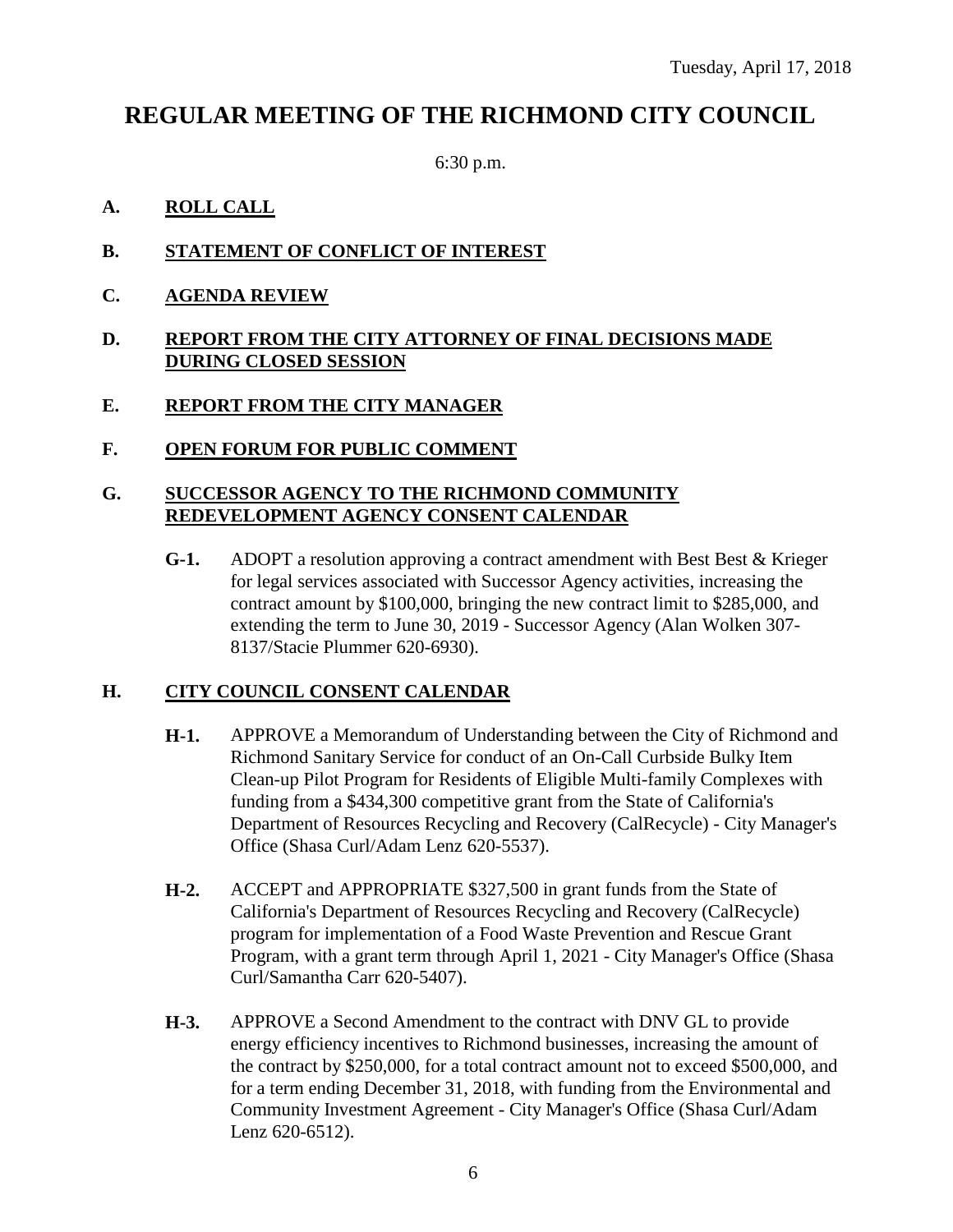- **H-4.** APPROVE the purchase of 45 Getac V110 mobile device computers and accessories from Duratech USA, Inc. in an amount not to exceed \$235,000 over a four-year period - Police Department (Chief Allwyn Brown 621-1802).
- **H-5.** ADOPT a resolution authorizing the city manager and police chief to execute reoccurring contracts for fiscal years 2017-2018 through 2019-2020 with Contra Costa County and the State of California at an aggregate annual amount of \$1,408,000. The execution of these contracts shall not exceed the limits as set forth:

Services contracted with Contra Costa County include the following: California Law Enforcement Telecommunications System (CLETS) - \$10,000; California Identification Division (CAL ID) - \$135,000; Automated Regional Information Exchange System (ARIES) - \$45,000; All County Criminal Justice Information System (ACCCJIN) - \$20,000; Martinez Detention Facility intake fees - \$46,000; alcohol/toxic drug and crime scene evidence analysis - \$350,000; Sexual Assault Response Team (SART) examinations - \$40,000; annual jail inspection and audit - \$18,000; Coroner & Gunshot Residue (GSR) examination and analysis - \$10,000; out of state inmate extradition - \$4,000, Law Enforcement Training Center - \$19,000; Animal Services - \$700,000. The State of California contracted service includes all Live Scan fingerprinting- \$11,000 - Police Department (Chief Allwyn Brown 621-1802).

- **H-6.** APPROVE an agreement with DDR Corporation, the owners of Hilltop Plaza, for the Richmond Police Department to provide directed, on-site police services at their retail location from April 17, 2018 through December 31, 2018; providing for reimbursement of overtime personnel costs in an amount of approximately \$6,500 per month, with an option to extend the service agreement for an additional year - Police Department (Chief Allwyn Brown 621-1802).
- **H-7.** APPROVE a five-year contract with InTime Services in an amount not to exceed \$190,000 to provide software for use by the Police Department in time and attendance tracking, asset inventory tracking, and court subpoena tracking - Police Department (Chief Allwyn Brown 621-1802).
- **H-8.** RECEIVE the City's Investment and Cash Balance Report for the month of February 2018 - Finance Department (Belinda Warner/Stacie Plummer 620- 6930).
- **H-9.** APPROVE an amendment to the memorandum of understanding with Points of Light, increasing grant funding to the Richmond Community Services Department for the ServiceWorks program in the amount of \$13,500 for two additional program fellows; and APPROPRIATE these grant funds for this purpose - Community Services Department (Rochelle Monk 620-6511).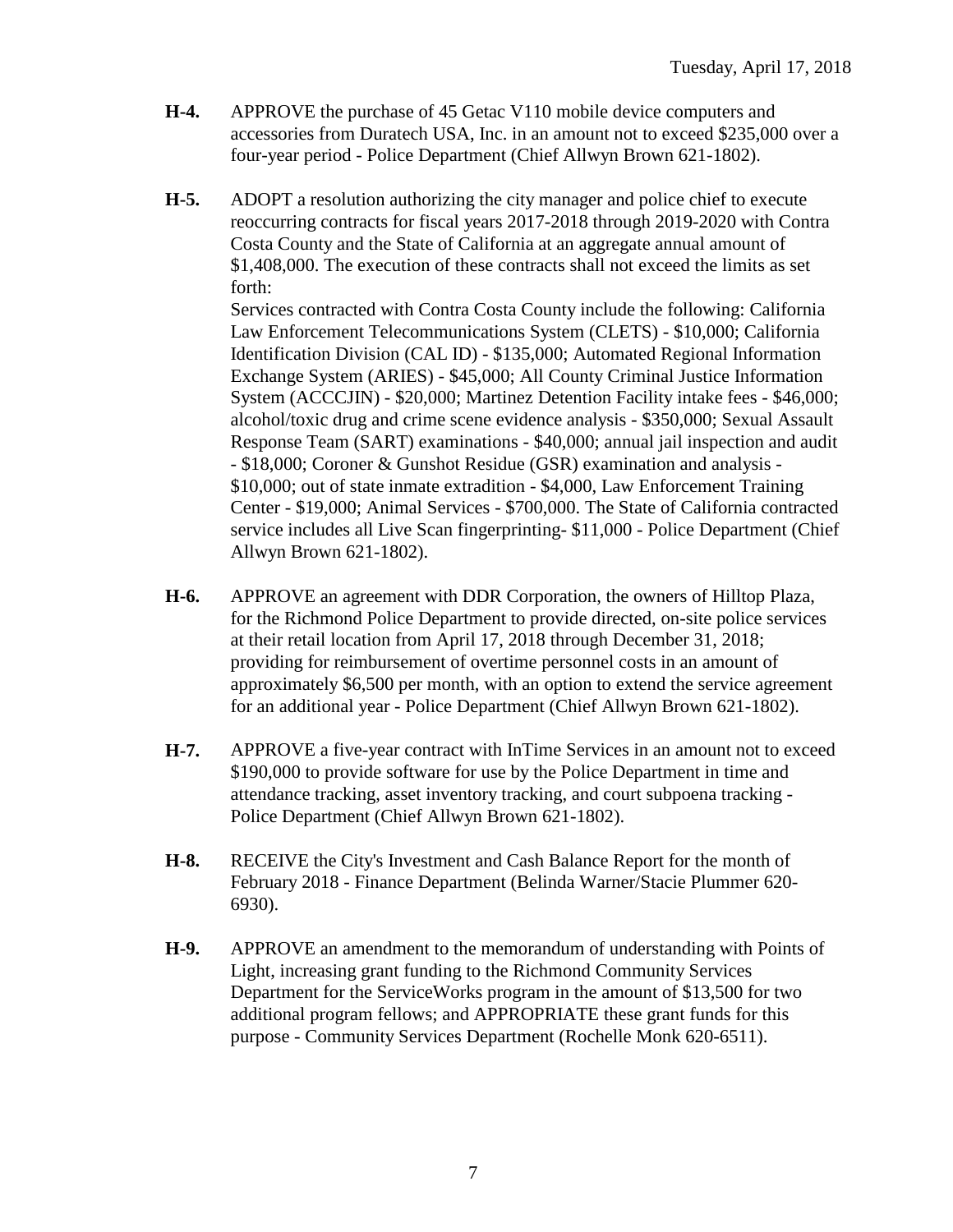- **H-10.** APPROVE a Memorandum of Understanding between the City of Richmond and the Community Housing Development Corporation (as fiscal sponsor) and APPROPRIATE up to \$15,600 in funding to complete beautification projects within the North Richmond community, as authorized in the North Richmond Mitigation Fee (NRMF) Expenditure Plan - Community Services Department (Rochelle Monk 620-6511).
- **H-11.** APPROVE a Memorandum of Understanding between the City of Richmond and the Community Housing Development Corporation (as fiscal sponsor) and APPROPRIATE up to \$19,500 in funding to establish a mobile tool lending library in North Richmond, as authorized in the North Richmond Mitigation Fee (NRMF) Expenditure Plan - Community Services Department (Rochelle Monk 620-6511).
- **H-12.** APPROVE the recommendation by the Recreation and Parks Commission to rename the Disabled People's Recreation Center to Developing Personal Resources Center (DPRC) - Community Services Department (Rochelle Monk 620-6511).
- **H-13.** INTRODUCE an ordinance (first reading) amending Richmond Municipal Code (RMC) Chapter 12.18, Discharges to the Wastewater Treatment System, relating to the Fats, Oil and Grease (FOG) Program, to enhance grease removal device requirements and to add enforcement provisions - Water Resource Recovery Department (Ryan Smith 620-5486/Joanne Le 620-6540).
- **H-14.** APPROVE an amendment to the grant-funded Laborers' Community Service & Training Foundation contract to provide an additional series of Multi-Craft Core Curriculum training classes at the RichmondBUILD Academy. The contract will be increased by \$22,000 for a total contract amount not to exceed \$86,000, and the term will be extended through December 31, 2018 - Employment and Training Department (Sal Vaca/Fred Lucero 307-8023).
- **H-15.** APPROVE the minutes of the March 27 and April 3, 2018, regular Richmond City Council meetings and the March 27, 2018, special Joint Richmond Housing Authority and City Council meeting - City Clerk's Office (Pamela Christian 620- 6513).
- **H-16.** ADOPT a resolution designating the Osprey as the official bird of the City of Richmond - Office of the Mayor (Mayor Tom Butt 620-6503).
- **H-17.** ADOPT a resolution authorizing service contracts with six engineering design firms: Questa (Richmond); NCE (Richmond); Harris and Associates (Concord); Parisi (Richmond); A-N West (Richmond); BKF (Richmond); for as-needed engineering services in an amount not to exceed \$600,000 per firm over a threeyear period plus options for two-year extensions - Engineering and Capital Improvement Projects (Yader Bermudez 774-6300).